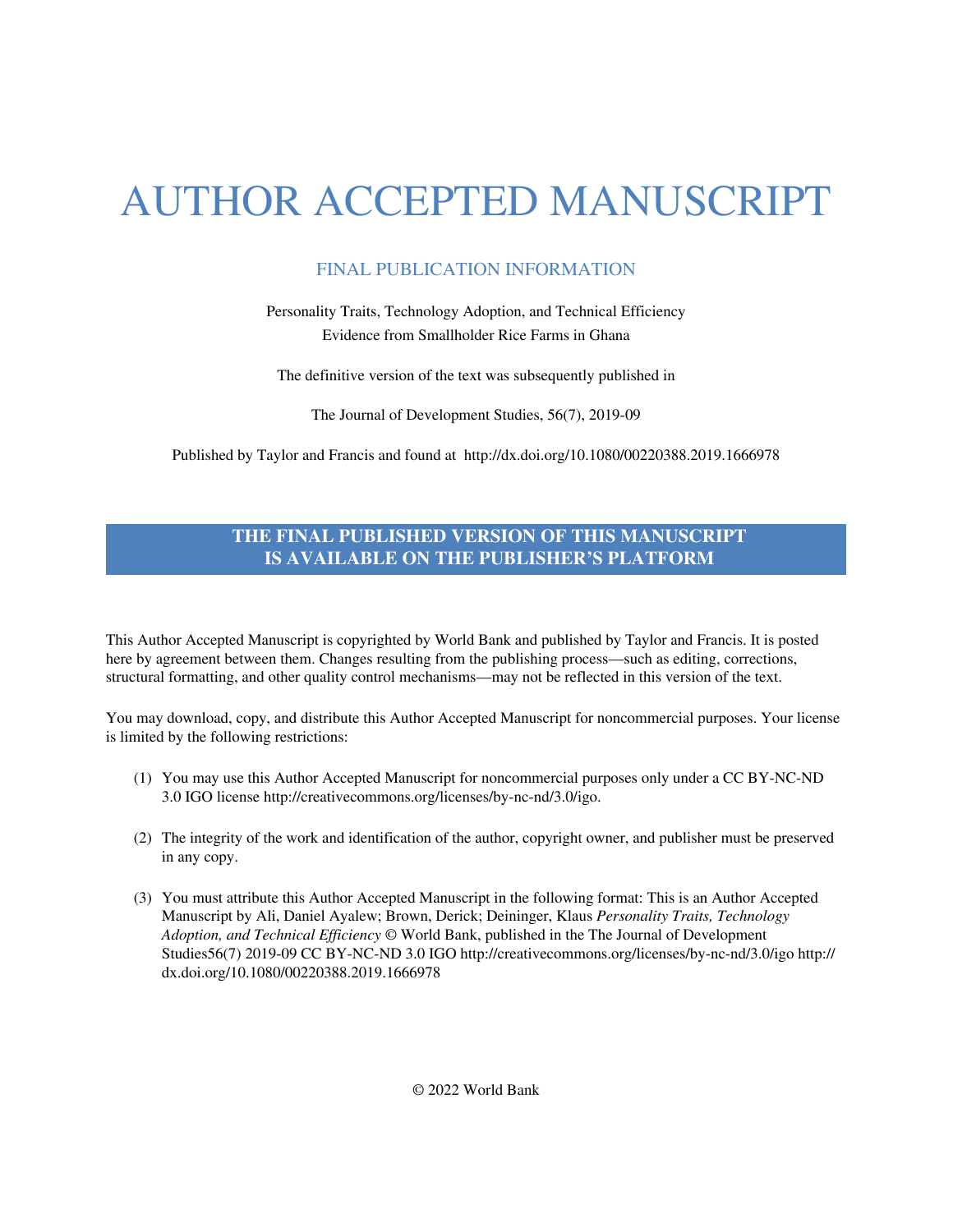# Appendix for "Personality Traits, Technology Adoption, and Technical Efficiency:

## Evidence from Smallholder Rice Farms in Ghana"[¶](#page-1-0)

Daniel Ali [dali1@worldbank.org](mailto:dali1@worldbank.org) The World Bank 1818 H Street NW Washington, DC 20433 USA

Derick Bowen [bowenfh@mcc.gov](mailto:bowenfh@mcc.gov) Millennium Challenge Corporation 1099 14th Street NW, Suite 700 Washington, DC 20005 USA

Klaus Deininger [kdeininger@worldbank.org](mailto:kdeininger@worldbank.org)

The World Bank 1818 H Street NW Washington, DC 20433 USA

 $\overline{\phantom{a}}$ 

<span id="page-1-0"></span><sup>¶</sup> We are grateful to Iggy Bassi, Toks Abimbola, and Karan Chopra in GADCO's management team for their support to this research, Julius Ameku, Sridhar Reddy, and Vishnuvardhan Banda for field implementation, Markus Goldstein, Tricia Koroknay-Palicz, Angeli Kirk, Courtney Han, Francesca Viola, and Junwei Chen at the World Bank for comments and contributions to the data collection. We thank the IPA Ghana team for excellent fieldwork, particularly Gabriel Lawin, Dziwornu Kwami Adanu, Mona Niina Iddrisu, Virginia Ceretti, Cornelius Owusu Adjei, Maham Farhat, Nicolas Marin, James Svenstrup, Philip Amara, Pace Philips, and Loic Watine. We appreciate cooperation and support from the Ghana Irrigation Development Authority (GIDA). Financial support from a USAID Trust Fund to support impact evaluation of initiatives under the GCAP project, and the Africa region PSIA Trust Fund is gratefully acknowledged. The analysis data and code can be made available to bona fide researchers on request.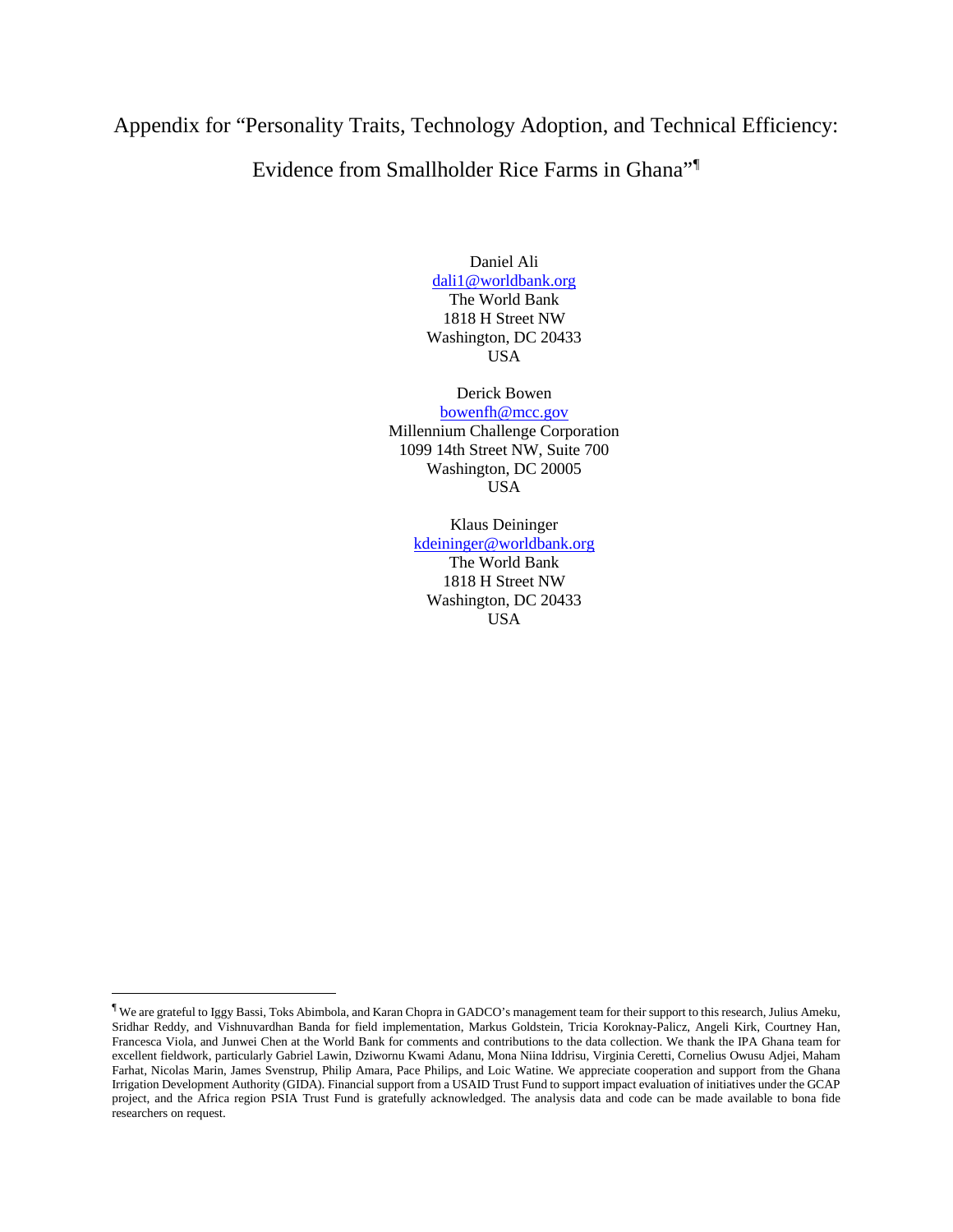**Appendix:** Entrepreneurial Psychology Survey Questions following McKenzie & Woodruff (2010)

Responses to all questions are on a scale of one to five, with five indicating "agree strongly" and one indicating "disagree strongly."

#### **1. Impulsiveness:**

I plan tasks carefully (scale reversed). I make up my mind quickly. I save regularly (scale reversed).

#### **2. Tenacity:**

I can think of many times when I persisted with work when others quit.

I continue to work on hard projects even when others oppose me.

#### **3. Polychronicity:**

I like to juggle several activities at the same time.\*

I would rather complete an entire project every day than complete parts of several projects (scale reversed). I believe it is best to complete one task before beginning another (scale reversed).\*

#### **4. Locus of control:**

It is difficult to know who my real friends are (scale reversed) I never try anything that I am not sure of (scale reversed) A person can get rich by taking risks

#### **5. Achievement:**

It is important for me to do whatever I'm doing as well as I can even if it isn't popular with people around me.

Part of my enjoyment in doing things is improving my past performance.

When a group I belong to plans an activity, I would rather direct it myself than just help out and have someone else organize it.

I try harder when I'm in competition with other people.

It is important to me to perform better than others on a task.

I try harder when I'm in competition with other people.

It is important to me to perform better than others on a task.

#### **6. Power motivation:**

I enjoy planning things and deciding what other people should do.

I find satisfaction in having influence over others.

I like to have a lot of control over the events around me.

#### **7. Passion for work/work centrality:**

I look forward to returning to my work when I am away from work.

The most important thing that happens in life involves work.

It is important for me to do whatever I'm doing as well as I can even if it isn't popular with people around me.

Part of my enjoyment in doing things is improving my past performance.

#### **8. Organized person:**

My family and friends would say I am a very organized person.

#### **9. Optimism:**

In uncertain times I usually expect the best.

If something can go wrong for me, it will (scale reversed).

I'm always optimistic about my future.\*

I hardly ever expect things to go my way (scale reversed).\*

I rarely count on good things happening to me (scale reversed).\*

Overall I expect more good things to happen to me than bad.<sup>\*</sup>

Note: The attitude variables are constructed by rescaling each question from -2 to 2. The questions within each attitude category are then summed and divided by the number of questions to produce an indicator of range [-2,2].

\* Indicates question pairs used to calculate acquiescence score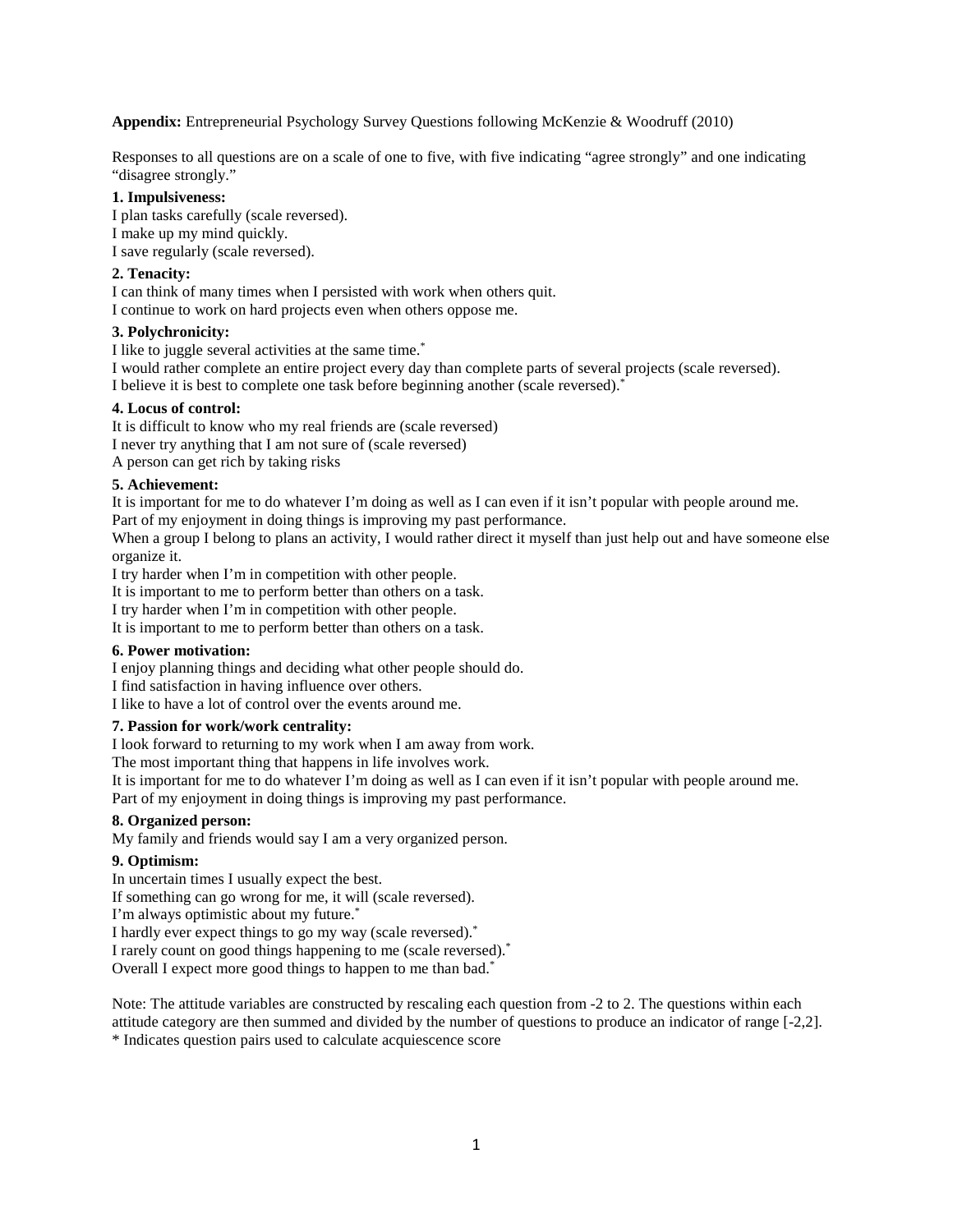|                                     |                  | Model                |             |                 |
|-------------------------------------|------------------|----------------------|-------------|-----------------|
|                                     | All Traits Incl. | <b>Pre-Selection</b> | <b>LARS</b> | <b>Stepwise</b> |
| <b>Achievement Orientation</b>      | $-0.013$         |                      |             |                 |
|                                     | (0.623)          |                      |             |                 |
| <b>Power Motivation</b>             | $-0.000$         |                      |             |                 |
|                                     | (0.976)          |                      |             |                 |
| Tenacity                            | 0.029            | 0.026                | 0.025       |                 |
|                                     | (0.192)          | (0.230)              | (0.242)     |                 |
| Work Centrality/Passion             | $-0.048*$        | $-0.054**$           | $-0.054**$  |                 |
|                                     | (0.081)          | (0.035)              | (0.035)     |                 |
| <b>Internal Locus</b>               | 0.001            | 0.001                |             |                 |
|                                     | (0.963)          | (0.959)              |             |                 |
| Optimism                            | $0.053**$        | $0.050*$             | $0.048*$    | $0.047**$       |
|                                     | (0.049)          | (0.058)              | (0.058)     | (0.021)         |
| Polychronicity                      | $0.041***$       | $0.043***$           | $0.044***$  | $0.046***$      |
|                                     | (0.009)          | (0.005)              | (0.004)     | (0.002)         |
| Organization                        | 0.023            | 0.022                | 0.022       |                 |
|                                     | (0.234)          | (0.252)              | (0.245)     |                 |
| Impulsiveness                       | 0.012            |                      |             |                 |
|                                     | (0.643)          |                      |             |                 |
| Digitspan                           | 0.010            | 0.010                | 0.009       |                 |
|                                     | (0.372)          | (0.357)              | (0.381)     |                 |
| Weta Irrigation Scheme              | $-0.667***$      | $-0.668***$          | $-0.663***$ | $-0.671***$     |
|                                     | (0.000)          | (0.000)              | (0.000)     | (0.000)         |
| Cultivator Age                      | $-0.002*$        | $-0.002*$            | $-0.002*$   | $-0.003**$      |
|                                     | (0.076)          | (0.080)              | (0.063)     | (0.024)         |
| <b>Cultivator Education</b>         | $0.012***$       | $0.012***$           | $0.012***$  | $0.013***$      |
|                                     | (0.000)          | (0.000)              | (0.000)     | (0.000)         |
| Rice Experience (years)             | 0.000            | 0.000                |             |                 |
|                                     | (0.821)          | (0.820)              |             |                 |
| Female                              | $0.072**$        | $0.073**$            | $0.071**$   | $0.068**$       |
|                                     | (0.012)          | (0.010)              | (0.012)     | (0.014)         |
| Value of Assets (log)               | 0.016            | 0.015                | 0.016       |                 |
|                                     | (0.141)          | (0.155)              | (0.124)     |                 |
| Planted Area (log)                  | $0.039*$         | $0.039*$             | $0.039*$    | $0.050**$       |
|                                     | (0.094)          | (0.088)              | (0.090)     | (0.026)         |
| Parcel Fallow Last 5 Years          | $-0.020$         | $-0.018$             |             | $-0.025$        |
|                                     | (0.791)          | (0.818)              |             | (0.740)         |
| <b>Tests for Joint Significance</b> |                  |                      |             |                 |
| All Personality Traits              | $0.083*$         | $0.022**$            | $0.011**$   | $0.002***$      |
| Standard Human Capital              | $0.000***$       | $0.000***$           | $0.000***$  | $0.000***$      |
| <b>Traits</b>                       |                  |                      |             |                 |
| <b>Motivational Traits Only</b>     | 0.354            | 0.107                | 0.106       |                 |
| No. of Observations                 | 1,659            | 1,659                | 1,659       | 1.659           |

**Appendix Table 1: Logit Regression for Adoption of Transplanting (Acquiescence Bias Adjusted)**

*Note:* Self-reported soil quality, slope, and presence of erosion control or water harvesting facilities included in all regression but not reported. P-values in parentheses (\*\*\*  $p<0.01$ , \*\*  $p<0.05$ , \*  $p<0.1$ ). Standard human capital traits are age, education and experience. Motivational traits are achievement motivation, power motivation, tenacity and work centrality/passion.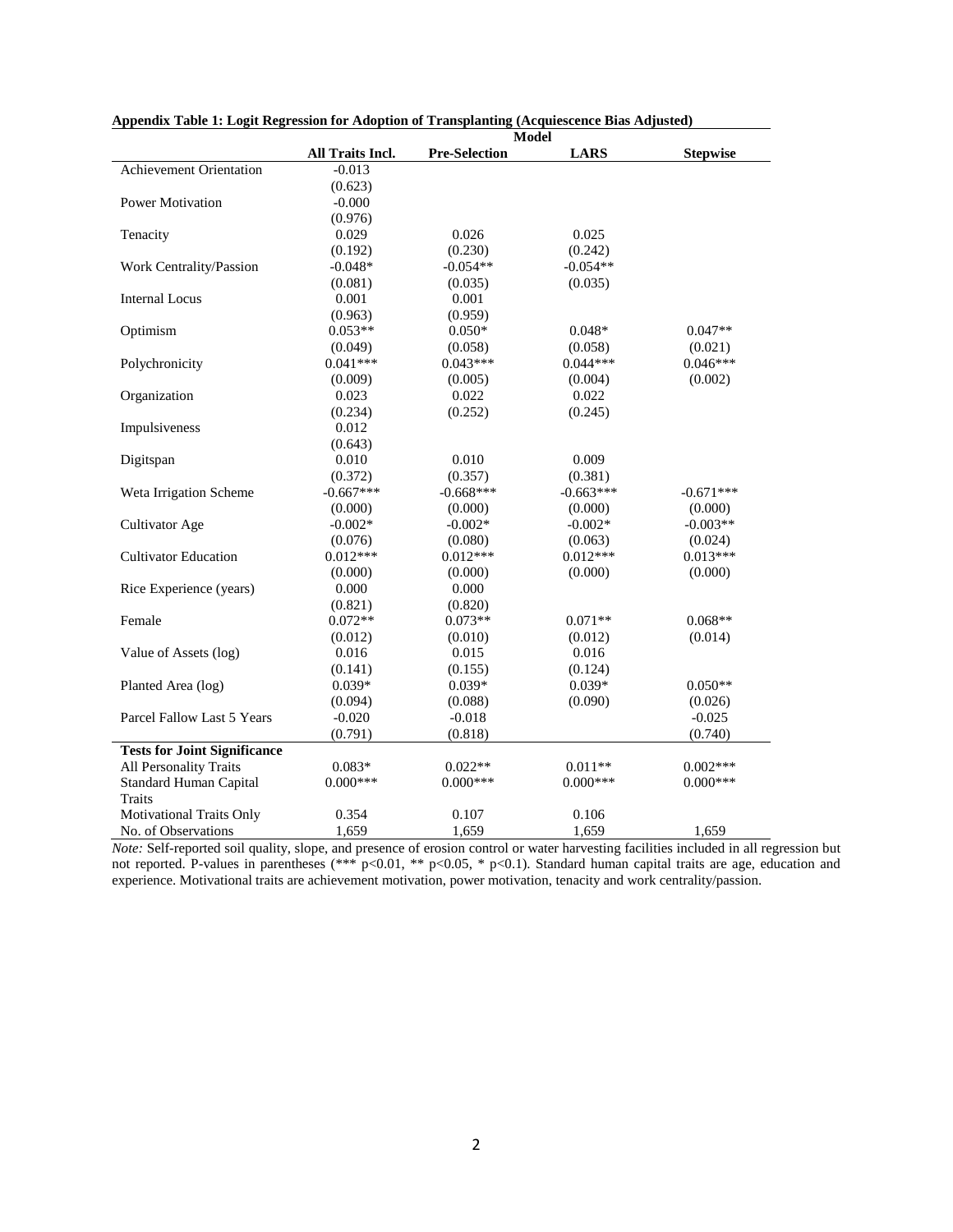|                            |             |             | Model                |             |                 |
|----------------------------|-------------|-------------|----------------------|-------------|-----------------|
|                            | No traits   | All traits  | <b>Pre-selection</b> | <b>LARS</b> | <b>Stepwise</b> |
| Area $(log)$               | $0.461***$  | $0.460***$  | $0.460***$           | $0.461***$  | $0.460***$      |
|                            | (0.000)     | (0.000)     | (0.000)              | (0.000)     | (0.000)         |
| Value of Pesticide (log)   | $0.023**$   | $0.023**$   | $0.024**$            | $0.022**$   | $0.023**$       |
|                            | (0.028)     | (0.028)     | (0.025)              | (0.036)     | (0.028)         |
| Value of $P \& K (log)$    | $0.165***$  | $0.163***$  | $0.163***$           | $0.165***$  | $0.163***$      |
|                            | (0.000)     | (0.000)     | (0.000)              | (0.000)     | (0.000)         |
| Value of $N$ (log)         | $0.179***$  | $0.178***$  | $0.178***$           | $0.179***$  | $0.178***$      |
|                            | (0.000)     | (0.000)     | (0.000)              | (0.000)     | (0.000)         |
| Cost of Threshing/ha (log) | 0.066       | 0.075       | 0.065                | 0.066       | 0.067           |
|                            | (0.382)     | (0.305)     | (0.393)              | (0.382)     | (0.372)         |
| Cost of Ploughing/ha (log) | $0.225***$  | $0.231***$  | $0.226***$           | $0.227***$  | $0.229***$      |
|                            | (0.000)     | (0.000)     | (0.000)              | (0.000)     | (0.000)         |
| Labor Days (log)           | $-0.009$    | $-0.014$    | $-0.010$             | $-0.010$    | $-0.012$        |
|                            | (0.440)     | (0.240)     | (0.422)              | (0.390)     | (0.319)         |
| Parcel Fallow Last 5 years | $-0.185***$ | $-0.176***$ | $-0.177***$          | $-0.175***$ | $-0.177***$     |
|                            | (0.002)     | (0.004)     | (0.004)              | (0.004)     | (0.004)         |
| Soil Quality Fair          | $-0.082***$ | $-0.079***$ | $-0.081***$          | $-0.080***$ | $-0.081***$     |
|                            | (0.001)     | (0.002)     | (0.002)              | (0.002)     | (0.001)         |
| Soil Quality Poor          | $-0.410***$ | $-0.408***$ | $-0.408***$          | $-0.405***$ | $-0.406***$     |
|                            | (0.000)     | (0.000)     | (0.000)              | (0.000)     | (0.000)         |
| Constant                   | $4.510***$  | $4.697***$  | $4.662***$           | 4.687***    | $4.601***$      |
|                            | (0.000)     | (0.000)     | (0.000)              | (0.000)     | (0.000)         |

**Appendix Table 2: Elasticities from Stochastic Frontier Translog Production Function (Acquiescence Bias Adjusted)**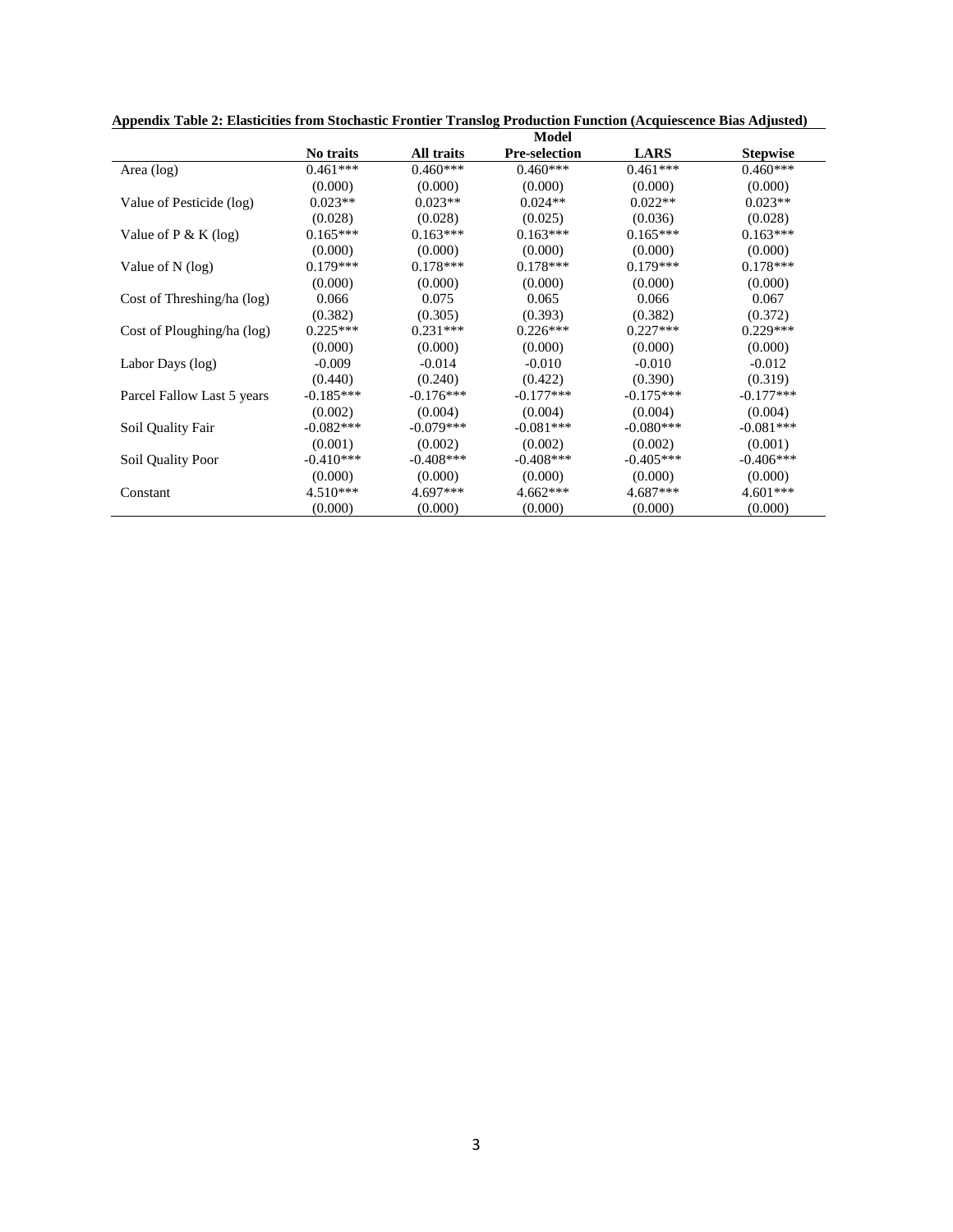|                                     | <b>Model</b> |             |                     |             |                 |
|-------------------------------------|--------------|-------------|---------------------|-------------|-----------------|
|                                     | No traits    | All traits  | Pre-selection       | <b>LARS</b> | <b>Stepwise</b> |
| Achievement Orientation             |              | 0.136       | $-0.044$            |             |                 |
|                                     |              | (0.799)     | (0.935)             |             |                 |
| <b>Power Motivation</b>             |              | $0.518*$    | $0.558*$            | 0.451       |                 |
|                                     |              | (0.090)     | (0.077)             | (0.131)     |                 |
| Tenacity                            |              | 0.008       | $-0.037$            |             |                 |
|                                     |              | (0.984)     | (0.933)             |             |                 |
| Work Centrality/Passion             |              | $-0.700$    | $-0.888*$           |             |                 |
|                                     |              | (0.171)     | (0.086)             |             |                 |
| <b>Internal Locus</b>               |              | 0.031       | $-0.091$            | $-0.007$    |                 |
|                                     |              | (0.934)     | (0.810)             | (0.985)     |                 |
| Optimism                            |              | $-0.855*$   |                     | $-1.065**$  |                 |
|                                     |              | (0.085)     |                     | (0.021)     |                 |
| Polychronicity                      |              | $-0.986***$ | $-1.004***$         | $-0.928***$ | $-0.945***$     |
|                                     |              | (0.001)     | (0.001)             | (0.002)     | (0.001)         |
| Organization                        |              | $0.720*$    | 0.593               | 0.517       |                 |
|                                     |              | (0.064)     | (0.133)             | (0.140)     |                 |
| Impulsiveness                       |              | 0.213       | 0.248               | 0.312       |                 |
|                                     |              | (0.675)     | (0.638)             | (0.538)     |                 |
| Digit Span                          |              | $-0.330*$   | $-0.349*$           | $-0.332*$   | $-0.408**$      |
|                                     |              | (0.093)     | (0.087)             | (0.095)     | (0.034)         |
| Weta Dummy                          | $2.510***$   | 2.478***    | $2.295***$          | 2.487***    | 3.020***        |
|                                     | (0.009)      | (0.001)     | (0.003)             | (0.001)     | (0.000)         |
| Cultivator Age                      | 0.003        | $-0.007$    | $-0.007$            |             |                 |
|                                     | (0.927)      | (0.747)     | (0.762)             |             |                 |
| <b>Cultivator Education</b>         | $-0.072$     |             |                     | $-0.038$    |                 |
|                                     | (0.271)      | $-0.040$    | $-0.043$<br>(0.443) |             |                 |
|                                     |              | (0.456)     |                     | (0.485)     |                 |
| Cult. Experience                    | 0.016        | 0.016       | 0.019               | 0.010       |                 |
|                                     | (0.684)      | (0.590)     | (0.532)             | (0.717)     |                 |
| Female Cultivator                   | $1.423**$    | 1.092**     | 1.117**             | $1.087**$   | $1.226**$       |
|                                     | (0.035)      | (0.036)     | (0.038)             | (0.037)     | (0.015)         |
| No. HH Members (log)                | 1.180**      | $0.984**$   | $0.986**$           | 1.019**     | $1.108**$       |
|                                     | (0.033)      | (0.021)     | (0.025)             | (0.019)     | (0.015)         |
| <b>Transplanting Used</b>           | $-3.615***$  | $-2.581***$ | $-2.707***$         | $-2.575***$ | $-2.875***$     |
|                                     | (0.000)      | (0.000)     | (0.000)             | (0.000)     | (0.000)         |
| <b>Tests for joint significance</b> |              |             |                     |             |                 |
| All Personality Traits              |              | $0.011**$   | $0.018**$           | $0.004***$  | $0.001***$      |
| Standard Human Capital              | 0.655        | 0.831       | 0.797               | 0.718       |                 |
| <b>Traits</b>                       |              |             |                     |             |                 |
| <b>Motivational Traits Only</b>     |              | 0.345       | 0.158               | 0.131       |                 |
| No. of Observations                 | 1,778        | 1,778       | 1,778               | 1,778       | 1,778           |
| /Usigma                             | 1.501        | 1.209       | 1.244               | 1.229       | 1.294           |
|                                     | (0.119)      | (0.105)     | (0.104)             | (0.105)     | (0.108)         |
| /Vsigma                             | $-2.791***$  | $-2.775***$ | $-2.775***$         | $-2.779***$ | $-2.790***$     |
|                                     | (0.000)      | (0.000)     | (0.000)             | (0.000)     | (0.000)         |

**Appendix Table 2 (cont'd): Inefficiency Parameters from the Stochastic Frontier Translog Production Function (Acquiescence Bias Adjusted)**

*Note:* Indicators of seed type and parcel's tenure status included throughout but not reported. Likelihood ratio p-values in parentheses (\*\*\* p<0.01, \*\* p<0.05, \* p<0.1). Standard human capital traits are age, education and experience. Motivational traits are achievement motivation, power motivation, tenacity and work centrality/passion.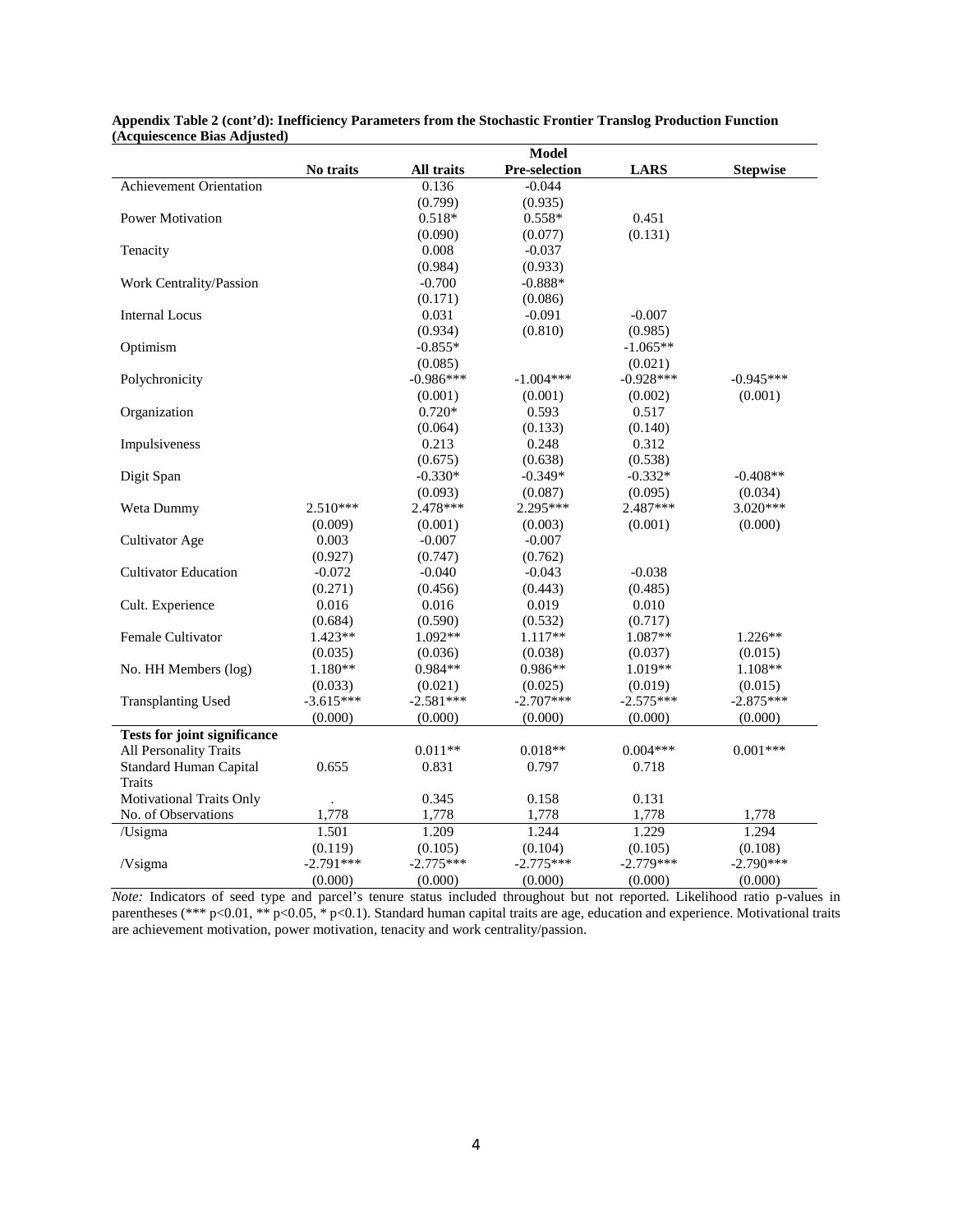|                                     |                  | <b>Model</b>         |             |                 |
|-------------------------------------|------------------|----------------------|-------------|-----------------|
|                                     | All Traits Incl. | <b>Pre-Selection</b> | <b>LARS</b> | <b>Stepwise</b> |
| Achievement Orientation             | $-0.014$         |                      |             |                 |
|                                     | (0.603)          |                      |             |                 |
| <b>Power Motivation</b>             | $-0.001$         |                      |             |                 |
|                                     | (0.943)          |                      |             |                 |
| Tenacity                            | 0.029            | 0.026                | 0.025       |                 |
|                                     | (0.194)          | (0.230)              | (0.242)     |                 |
| Work Centrality/Passion             | $-0.049*$        | $-0.054**$           | $-0.054**$  |                 |
|                                     | (0.073)          | (0.035)              | (0.035)     |                 |
| Optimism                            | $0.052**$        | $0.050*$             | $0.048*$    | $0.047**$       |
|                                     | (0.047)          | (0.054)              | (0.058)     | (0.021)         |
| Polychronicity                      | $0.042***$       | $0.043***$           | $0.044***$  | $0.046***$      |
|                                     | (0.008)          | (0.005)              | (0.004)     | (0.002)         |
| Organization                        | 0.023            | 0.022                | 0.022       |                 |
|                                     | (0.234)          | (0.253)              | (0.245)     |                 |
| Digitspan                           | 0.010            | 0.010                | 0.009       |                 |
|                                     | (0.370)          | (0.353)              | (0.381)     |                 |
| Weta Irrigation Scheme              | $-0.666***$      | $-0.668***$          | $-0.663***$ | $-0.671***$     |
|                                     | (0.000)          | (0.000)              | (0.000)     | (0.000)         |
| Cultivator Age                      | $-0.002*$        | $-0.002*$            | $-0.002*$   | $-0.003**$      |
|                                     | (0.080)          | (0.079)              | (0.063)     | (0.024)         |
| <b>Cultivator Education</b>         | $0.012***$       | $0.012***$           | $0.012***$  | $0.013***$      |
|                                     | (0.000)          | (0.000)              | (0.000)     | (0.000)         |
| Rice Experience (years)             | 0.000            | 0.000                |             |                 |
|                                     | (0.807)          | (0.818)              |             |                 |
| Female                              | $0.072**$        | $0.073**$            | $0.071**$   | $0.068**$       |
|                                     | (0.011)          | (0.010)              | (0.012)     | (0.014)         |
| Value of Assets (log)               | 0.016            | 0.015                | 0.016       |                 |
|                                     | (0.142)          | (0.156)              | (0.124)     |                 |
| Planted Area (log)                  | $0.039*$         | $0.039*$             | $0.039*$    | $0.050**$       |
|                                     | (0.092)          | (0.088)              | (0.090)     | (0.026)         |
| Parcel Fallow Last 5 Years          | $-0.018$         | $-0.017$             |             | $-0.025$        |
|                                     | (0.813)          | (0.821)              |             | (0.740)         |
| <b>Tests for Joint Significance</b> |                  |                      |             |                 |
| All Personality Traits              | $0.035**$        | $0.011**$            | $0.011**$   | $0.002***$      |
| Standard Human Capital              | $0.000***$       | $0.000***$           | $0.000***$  | $0.000***$      |
| <b>Traits</b>                       |                  |                      |             |                 |
| <b>Motivational Traits Only</b>     | 0.312            | 0.107                | 0.106       |                 |
| No. of Observations                 | 1,659            | 1,659                | 1,659       | 1.659           |

**Appendix Table 3: Logit Regression for Adoption of Transplanting (Acquiescence Bias Adjusted and Traits with Low Cronbach's Alpha Score Removed)**

*Note:* Self-reported soil quality, slope, and presence of erosion control or water harvesting facilities included in all regression but not reported. P-values in parentheses (\*\*\*  $p<0.01$ , \*\*  $p<0.05$ , \*  $p<0.1$ ). Standard human capital traits are age, education and experience. Motivational traits are achievement motivation, power motivation, tenacity and work centrality/passion.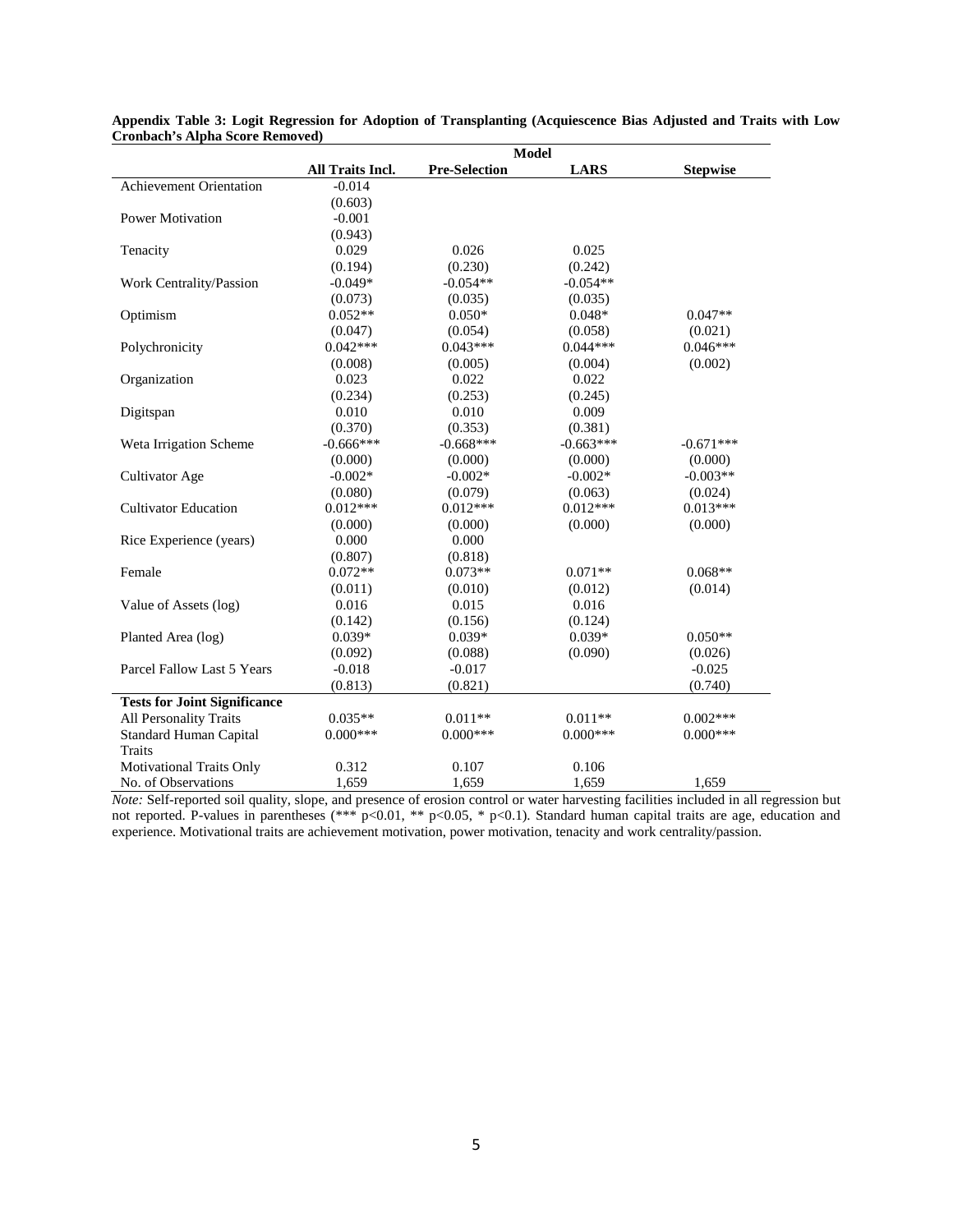|                            |             |              | <b>Model</b>         |             |                 |
|----------------------------|-------------|--------------|----------------------|-------------|-----------------|
|                            | No traits   | All traits   | <b>Pre-selection</b> | <b>LARS</b> | <b>Stepwise</b> |
| Area (log)                 | $0.461***$  | $0.460***$   | $0.461***$           | $0.461***$  | $0.460***$      |
|                            | (0.000)     | (0.000)      | (0.000)              | (0.000)     | (0.000)         |
| Value of Pesticide (log)   | $0.023**$   | $0.023**$    | $0.024**$            | $0.023**$   | $0.023**$       |
|                            | (0.026)     | (0.028)      | (0.023)              | (0.026)     | (0.028)         |
| Value of $P & K (log)$     | $0.165***$  | $0.163***$   | $0.163***$           | $0.165***$  | $0.163***$      |
|                            | (0.000)     | (0.000)      | (0.000)              | (0.000)     | (0.000)         |
| Value of $N$ (log)         | $0.179***$  | $0.178***$   | $0.178***$           | $0.179***$  | $0.178***$      |
|                            | (0.000)     | (0.000)      | (0.000)              | (0.000)     | (0.000)         |
| Cost of Threshing/ha (log) | 0.066       | 0.075        | 0.065                | 0.066       | 0.067           |
|                            | (0.380)     | (0.305)      | (0.388)              | (0.380)     | (0.372)         |
| Cost of Ploughing/ha (log) | $0.224***$  | $0.231***$   | $0.225***$           | $0.225***$  | $0.229***$      |
|                            | (0.000)     | (0.000)      | (0.000)              | (0.000)     | (0.000)         |
| Labor Days (log)           | $-0.009$    | $-0.014$     | $-0.010$             | $-0.009$    | $-0.012$        |
|                            | (0.437)     | (0.240)      | (0.411)              | (0.426)     | (0.319)         |
| Parcel Fallow Last 5 years | $-0.185***$ | $-0.176***$  | $-0.177***$          | $-0.176***$ | $-0.177***$     |
|                            | (0.002)     | (0.004)      | (0.004)              | (0.004)     | (0.004)         |
| Soil Quality Fair          | $-0.082***$ | $-0.079***$  | $-0.081***$          | $-0.079***$ | $-0.081***$     |
|                            | (0.001)     | (0.002)      | (0.002)              | (0.002)     | (0.001)         |
| Soil Quality Poor          | $-0.410***$ | $-0.408$ *** | $-0.410***$          | $-0.408***$ | $-0.406***$     |
|                            | (0.000)     | (0.000)      | (0.000)              | (0.000)     | (0.000)         |
| Constant                   | $4.510***$  | $4.711***$   | $4.685***$           | $4.714***$  | $4.601***$      |
|                            | (0.000)     | (0.000)      | (0.000)              | (0.000)     | (0.000)         |

**Appendix Table 4: Elasticities from Stochastic Frontier Translog Production Function (Acquiescence Bias Adjusted and Traits with Low Cronbach's Alpha Score Removed)**